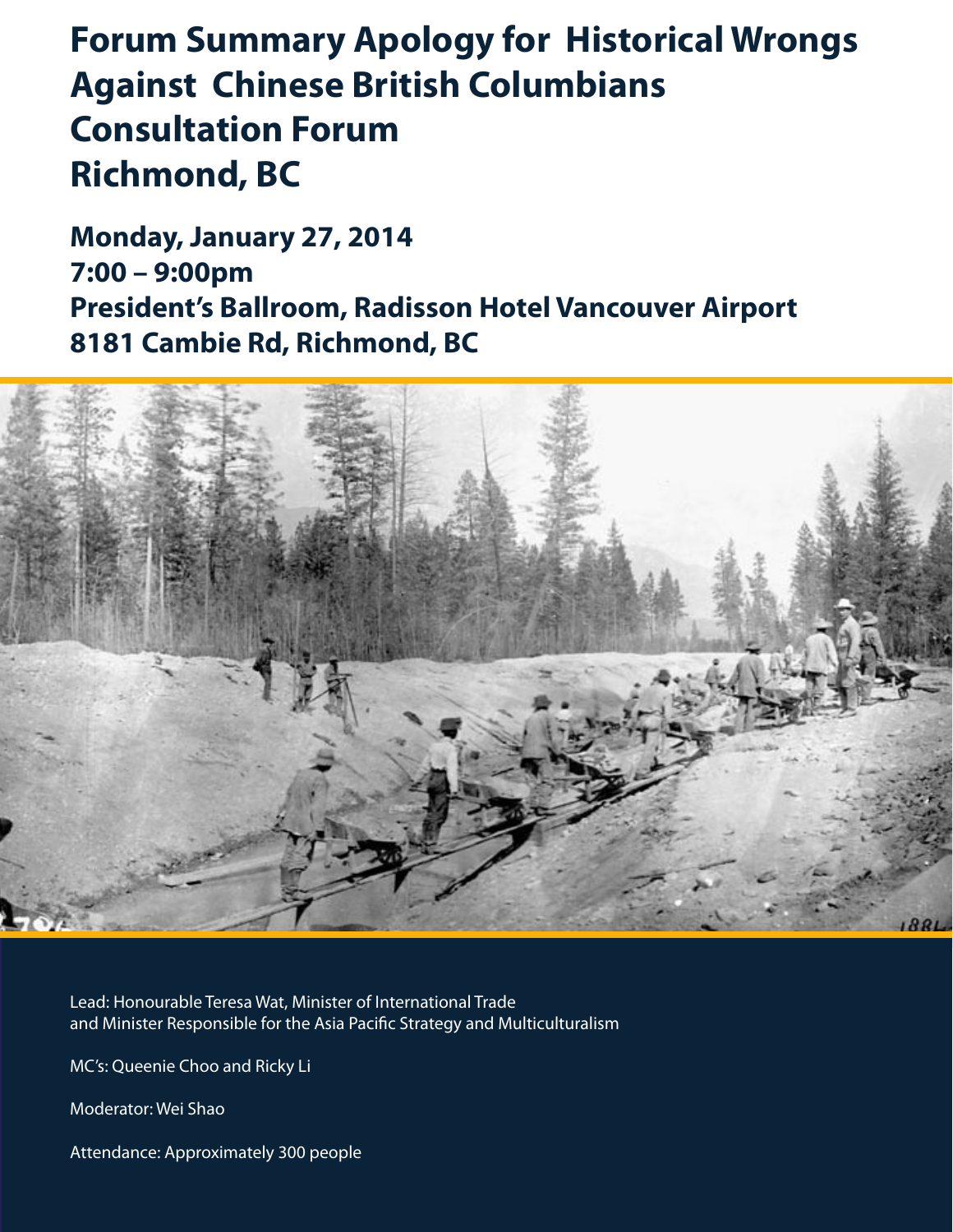# **Agenda**

- 1. Queenie Choo and Ricky Li Welcome and Opening Remarks
- 2. Minister Teresa Wat Opening Remarks
- 3. Ricky Li and Queenie Choo Forum procedures
- 4. Wei Shao Facilitation Process
- 5. Comments from community members
- 6. Queenie Choo and Ricky Li Closing Remarks

# **Community Members**

### **Alex Wong President, Richmond Chinese Cultural Society**

Mr. Wong greeted the crowd, attending MLAs and Minister Wat. He introduced himself and shared that he immigrated to Canada from Hong Kong in 1988. He stated that he feels new immigrants have no idea what happened in the past. He expressed his personal ideas as to how the apology can be made, and stated that the past can't be undone, but we can move forward. He believes that people need to be educated about the past and that the government should include the stories in the elementary school curriculum and perhaps arrange compulsory visits to Chinese museums. He said that finding the right words to express remorse from misdeeds from a century ago is not easy – it must be done sincerely and respectfully.

#### **Bill Chu**

#### **Canadians for Reconciliation Society**

Mr. Chu expressed his appreciation for being given extra time to speak at the forum, and acknowledged the courageous effort of the event organisers to hold 5 forums over the previous 15 days. He spoke to represent the voices of Chinese forefathers and shared stories of the hardworking Chinese men who had come to Canada and lost their lives in tragic ways.

Regarding the apology and community consultation, Mr. Chu believes that if we follow the framework suggested by the provincial government and their ways of doing things, it is hard to get racial settlement. Apart from the forums held in the interior of BC, other forums selectively invited the Chinese media only. Accordingly, the majority of the attendances of these forums are Chinese. He continued by asserting that the provincial government didn't provide any theoretical support from archeology, history, political and legal points of view and their understanding toward the history of BC. The government has presented a bird cage framework. It has already decided the outcome of the forum and made up its mind. The government seems to think that there is no need for massive education of British Columbians about past Chinese history and they didn't get support from non-Chinese or ask their opinions. During the consultation process, the provincial government has used the multiculturalism department, so this has separated Chinese and non-Chinese. Mr. Chu stated that historical background information was uploaded to the EmbraceBC website only three weeks ago. As this was done behind closed doors, it has caused separation in the society.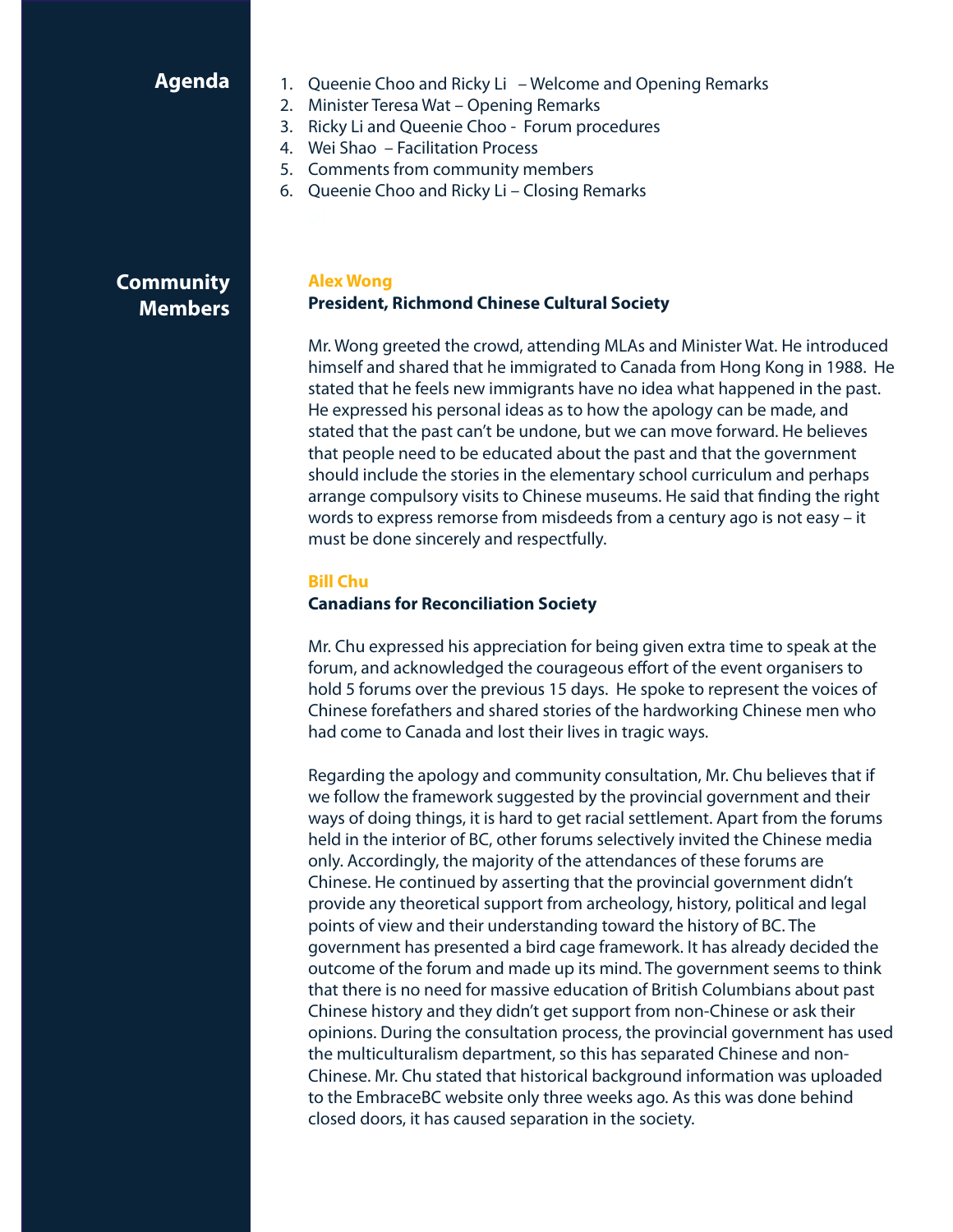Mr. Chu, speaking for the CCIA, advised that the wrongs done to the Chinese were part of history, not just an occasional mistake, and can be categorized as a sin against human rights. The provincial government should learn from the German and South African governments about how to apologize for historical wrongs against human rights.

He proposed the following suggestions for Premier Clark and will submit the complete list directly to the Premier:

- 1. Apologize for not including non-Chinese media at forums.
- 2. Apologize for generalizations.
- 3. Apologize for treating the forums as a multi-cultural event.
- 4. Apologize for increasing misconceptions.

#### **Thekla Lit**

## **Canada ALPHA (Association of Learning and Preserving the History of WWII in Asia)**

Ms. Lit stated that the consultation was about discriminatory legislation. An apology alone cannot nurture acceptance and respect or mutual understanding. She believes the apology will cause further harm instead of creating reconciliation, and there has already been backlash from the non-Chinese community.

Through the preservation work of BC ALPHA, different forms of reconciliation can be seen from the Germans and the Japanese for the atrocities these countries committed during World War II. They had very different approaches and results. Germany faced it squarely and took action to reconcile the past. This has been met with worldwide respect, and reconciliation has largely been achieved. Japan has refused to acknowledge its aggression or offer reconciliation. If apologies are made by one person, they are contradicted by more prominent Japanese authorities. According to Ms. Lit, the Japanese apology lacks sincerity and many victims feel an apology has not been achieved. Education about the Asian holocaust is not on the agenda of the Japanese government and their youth are not learning about this part of their history.

In a redress for wrongs to Chinese Canadians, the BC government should adopt the approach taken by the German government.

The process must include:

- 1. Historical research to discover the full picture of historical wrongs to the Chinese people.
- 2. Educating both sides about historical facts -- so that there is a shared history and a collective memory -- for all British Columbians.
- 3. Taking redemptive action, the objective of which is to learn valuable lessons to prevent history from repeating itself. Redemptive actions include:
	- Ongoing school education.
	- • Erecting monuments and museums.
	- • Preserving significant historical sites, to show respect and for younger generations.
	- Compensation to stakeholders.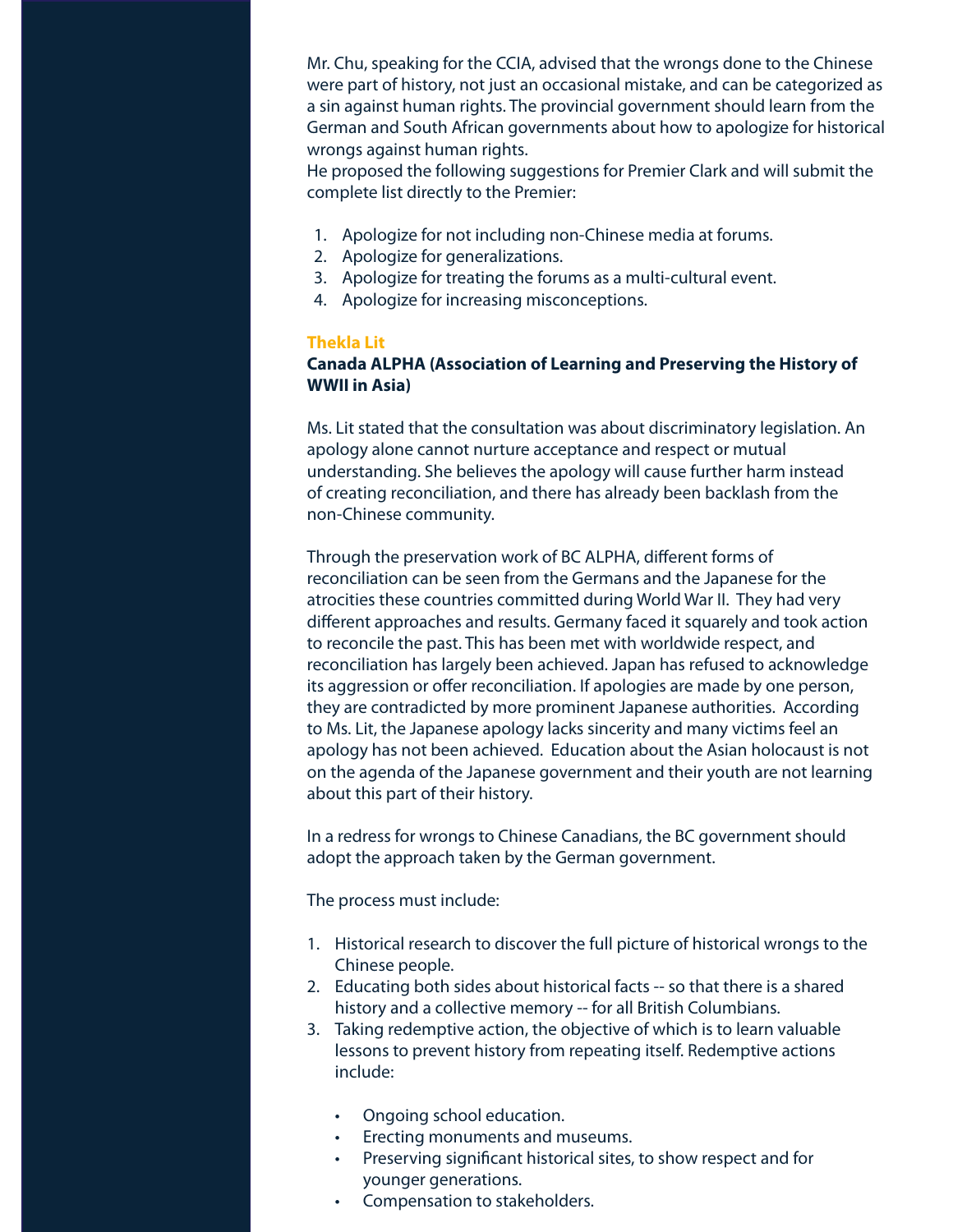### **Tung Chan Citizen**

Mr. Chan stated that we need to know more than just what happened. We also need to know why. What were the social and economic factors that compelled the political leaders to gang up on their fellow citizens? Surely with a clear understanding of why things happened, we can prevent repetition. Most speakers have talked about education for youth, but adults need to be educated too as they will interpret for their children. Adults also need to learn what their forefathers did. They need to know about the tremendous harm that was committed against the Chinese. Today many still have unfavourable opinions of Chinese people. Those in power can formulate programs, but it's the average people who need to be persuaded in order to put into practice affirmative action for positive change.

Mr. Chan believes that the way to bring about this change is to have a permanent display of our shared history. The government needs to facilitate the creation of books, songs, poems, plays and dramas about the past to link our population. We need to compare what happened in the past to what is happening now. The exclusion laws of the past are now gone from the BC government, but if you look, there are not many Chinese in positions of power. There are still barriers that prevent this from happening. The apology is only the beginning. Commitment for action is needed - diversity, employment equity and welcoming new leaders.

# **James Ho Citizen**

Mr. Ho came to Canada in 1972 as a new immigrant, and he is currently an active member of the local Vancouver community. When they found out that Mr. Ho was going to speak at this forum, his friends asked why he would choose to give his opinion on this highly sensitive and enormously complex issue. Mr. Ho pondered his reasons and wondered why it was so important. If it was just about the money, how do you measure an apology with money? If a sincere apology is given, then he wondered how do you measure the sincerity of an apology?

He believes what is truly important is leaving a legacy for young Canadians. The lesson to be learned is about discrimination. Discrimination which included the Chinese, but not only for the Chinese community. The quality of life and freedom we enjoy as Canadian citizens comes after our forefathers suffered discrimination. As we gather to talk about the head tax, we must use the lesson of how in our history, the worst in human nature has evolved into true multiculturalism.

The government asked how to apologize -- Let the history of discrimination be part of school education. We need to understand that respect and inclusiveness should be core values of our society.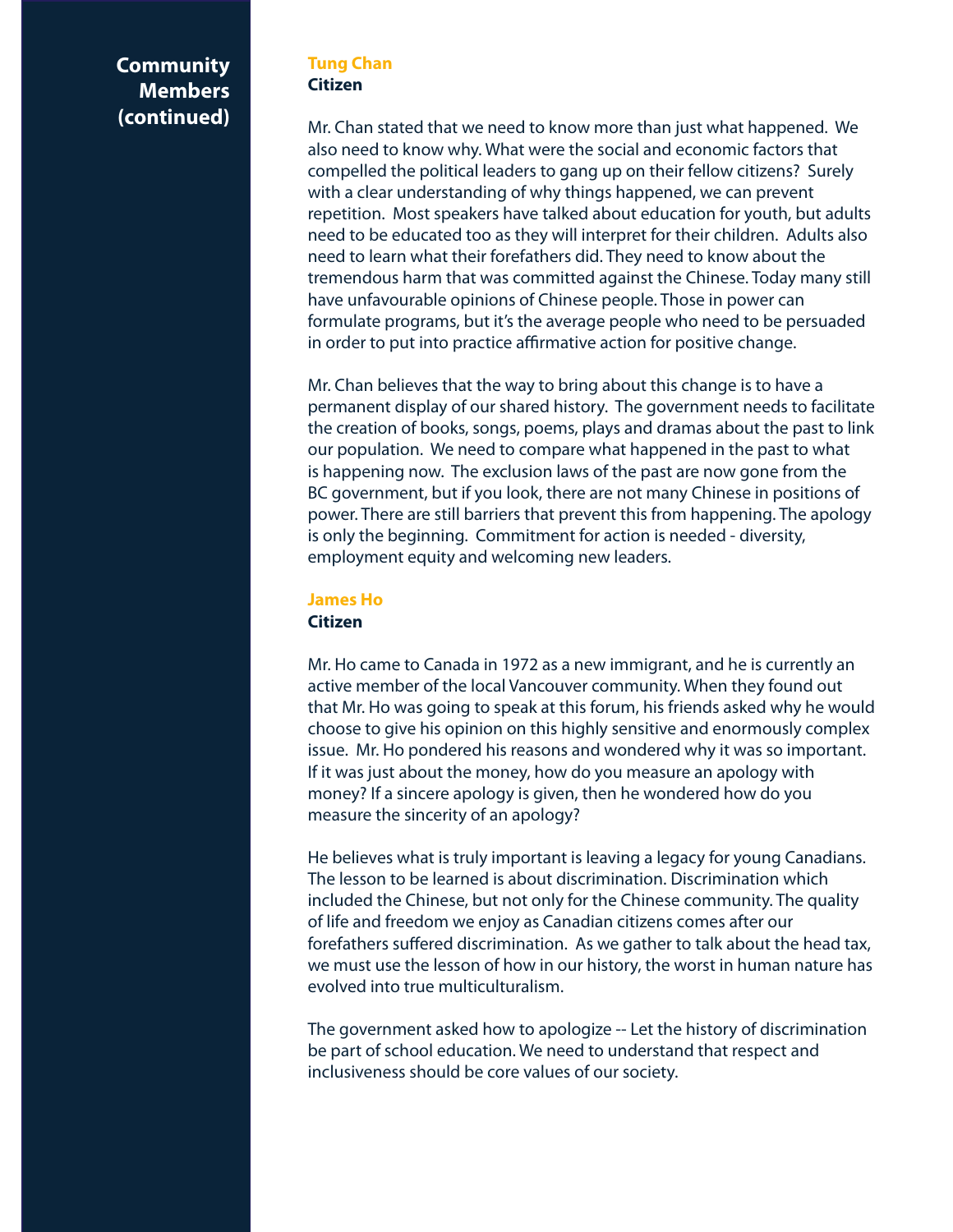### **Xiu Yun Ding White Rock Chinese Association**

Mr. Ding has only been in Canada for 8 years, and like many others didn't know much about BC history. He learned that over 100 years ago BC and Canada had many Chinese railway workers who made great contributions. This history is a heavy burden. The men worked hard and devoted their lives to the country but after railway construction was completed, they were discriminated against.

Mr. Ding wants the BC government to: take a sincere attitude; fairly summarize that piece of history; and let all our descents -- not just Chinese but all British Columbians and Canadians -- know the history and contribution of railway workers. He feels a monument should be built, perhaps even a small museum. The apology should be respectful and factual.

We should treat everyone with love which links all the ethnic groups. North America is a land of immigrants, regardless of when you come and where you come from. He feels we are lucky to live here now so we can all claim it as our homeland.

#### **Nicholas Kam Citizen**

In 1989, Mr. Nicholas emigrated from Hong Kong to Canada and he wondered how to be Canadian. He found a multiculturalism society that could not be found in other parts of the world. His family and friends are glad to be Canadian. He learned about the head tax and realized that since about 1880, \$15,000 had been paid. People come as labourers for the railway. Sir John A. Macdonald suggested that we form a country, Canada, to connect the fur trade business and to bring back to Europe the fur from Canada. He found that even though the bylaw was set up by the federal government, the Province had the authority. Ottawa and the BC provincial government were wrong but by 1967 this law was finished.

# **Henry Beh**

# **Executive Director, Richmond Chinese Cultural Society**

Mr. Beh expressed his pleasure at seeing so many citizens showing concern about Chinese history. He explained that his society has been teaching Chinese history to their Richmond staff. We have to educate people that what was done in the past was wrong. The first immigrants from over 100 years ago contributed to the railway and the fishing industry.

He feels that an apology is a must, and has to be honest, sincere and respectful. There needs to be a legacy to educate the next generation in the school system. All must understand this should not happen again. By building a legacy in a museum, all people can see it and learn about it. Education is the main point.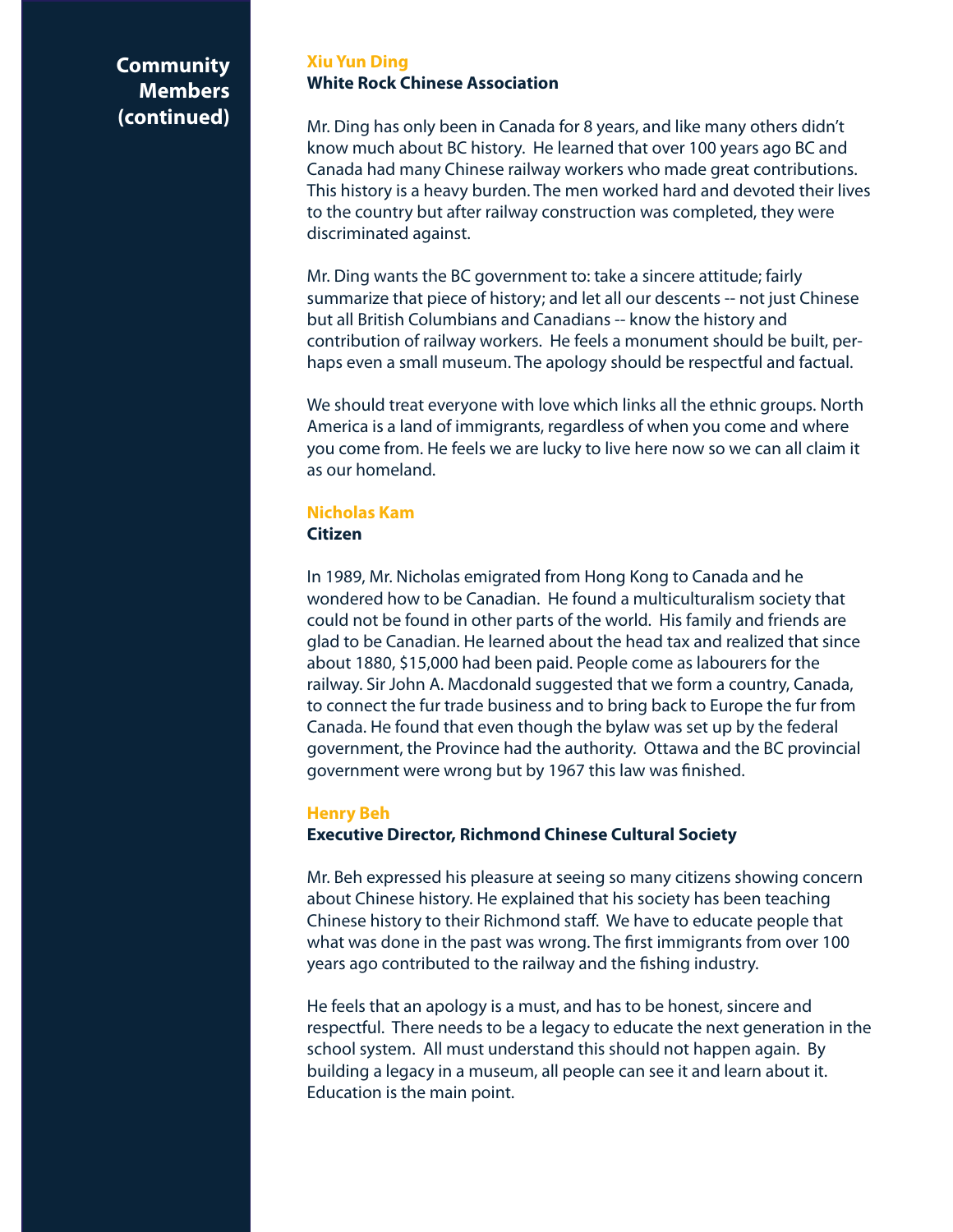#### **Norman Sung Former president of Richmond Chinese Cultural Society**

Mr. Sung stated that he is offering his personal opinion only, and feels the apology is a very good thing to do. He considers the 7 sessions as only information sessions to open the topic. He is concerned that there are so many splits and different opinions. The reason no one hears about this in text books is because there are many different understandings of history. These sessions allow for opinions that will be the subject of attention. In this way we will get closer as to what to do and the best way to implement the suggestions. For a legacy project, a museum is needed. For example, the existing Royal BC Museum in Victoria could provide resources to fund legacy and education projects. In regard to financial compensation, Mr. Sung feels that it is too early to make that decision. First, educating all British Columbians about our history is needed.

#### **Wendy Yuan**

# **Executive Director, Canadian Women Voter's Congress**

Ms. Yuan applauded Minister Wat for her work in and around BC. Ms. Yuan came from China and later became the spouse of a head tax payer descendent. The head tax represents a dark period in Canadian history affecting over 80,000 head tax payers and their families. Many people lost their lives building the railway, and then the head tax was imposed. It was a direct shameless attempt to stop the migration of Chinese to Canada.

Ms. Yuan showed a copy of a head tax certificate. Chin Sing Ching, a head tax payer landed in Salt Water City on April 12, 1921. Her husband's great grandfather helped to build the railway and his son fought in WW2. She stated that her story was a personal one that cries out for the BC government to make amends for their discriminatory practices. This history is a dark period in Canadian history and should be taught in the school system.

#### **Erika Simm**

#### **Citizen**

Ms. Simm thanked the Minister and explained that she will speak from a very different perspective when looking at this problem. She further explained that she had sent a letter to the Minister and Premier Clark and would read part of the letter.

The letter stated that she is very reluctant to open this can of worms. She questions why the government is singling out one group of people over others and why is it appropriate at this time. She asks about the native children, the Dukhobors,, and the Ukrainians. She pointed out that many from these groups lost their lives too. She wondered if an apology had been made to the many Jews who were refused entry to Canada after WW2 and about her husband's family members who had to sign a 2 year contract to live and work on a farm when they first arrived in Canada. She asks where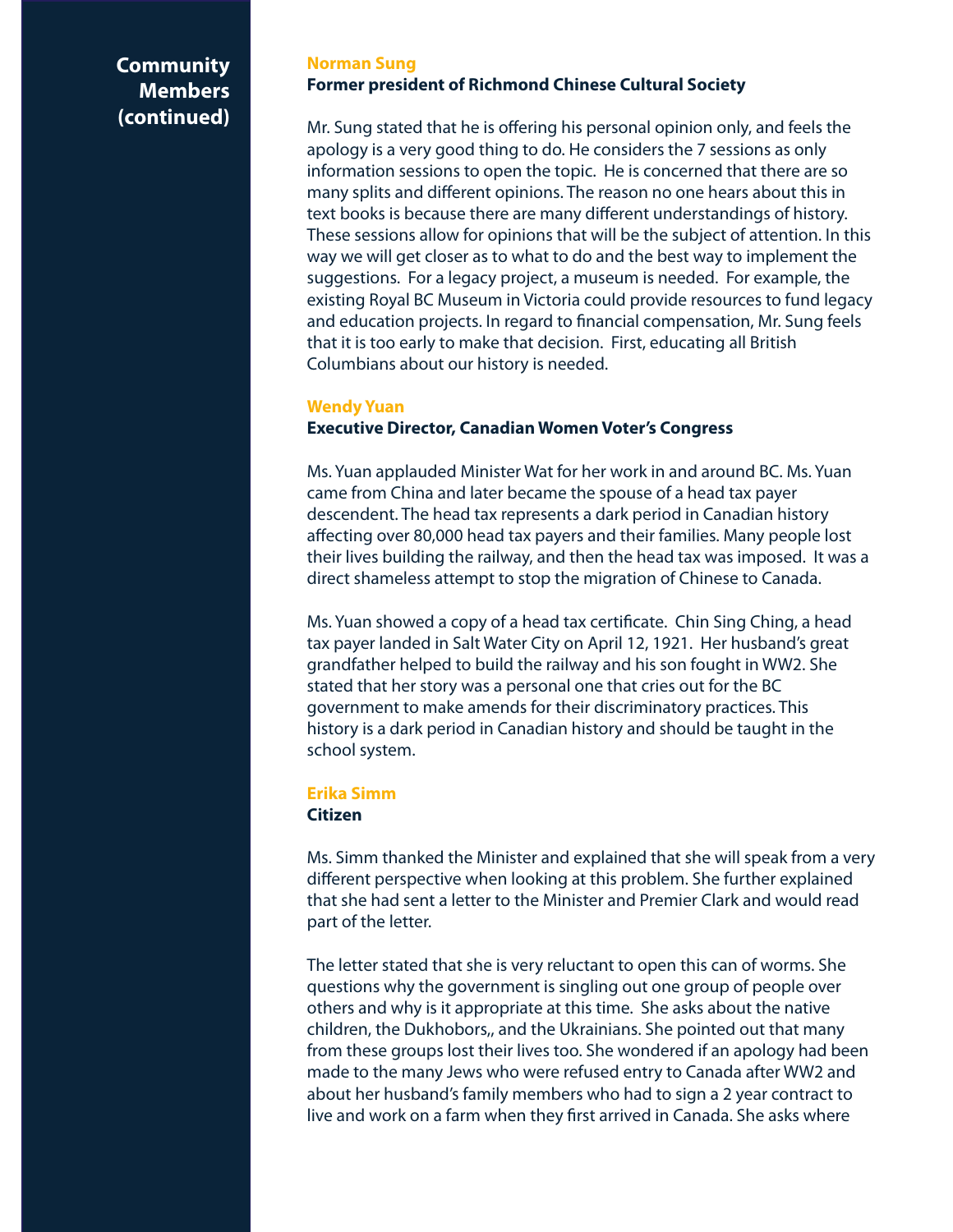their monetary compensation is for the hardships they endured as labourers. She stated that there shouldn't be monetary compensation. The behaviour was terrible by today's standards, but at the time it was acceptable. It is a historic darkness that is to be accepted. She feels it should be remembered and that people should learn from it. However, to apologize to only one group is unfair. She said that if the Premier apologizes, it must be to everyone, not just one group.

#### **Yan Han**

# **Vice President, Canada China Northeast Chamber of Commerce**

Ms. Han came to Canada from Beijing and stated that as a new immigrant hearing of the historical wrongs, it felt at first as if she were listening to stories, but during the listening process, she felt humiliated.

It would be a positive thing for the Provincial government to apologize before Chinese New Year.

We should pay attention to history and its experience. The Chinese are hardworking people, and because of the weakness of their home country, they were discriminated against in foreign countries. She believes they need to face reality and hopes the provincial government will make the apology sincerely; for their ancestors; for their nation; and for all the suffering. There are many new immigrants and Ms. Han hopes the government will do more for them. Through the apology and the consultation forums, new immigrants can reflect on these thoughts. Newcomers should pay more attention to their own behaviors. As for the government, they should care for these new immigrants.

### **David Lin Citizen**

David Lin moved from Taiwan to Canada in 1985. He never thought he would have a chance to use his own language, Mandarin, to express his opinions in a public forum. He believes this reflects on the fact that Canada is a multicultural country which respects all ethnic groups, and is happy that Canada is a country that is willing to admit its wrongs. He said that he and his friends from Taiwan are happy to be in Canada and

have never faced any discrimination. This is because of their ancestors who suffered from discrimination, and whose sacrifices created their current happy life as new immigrants who are able to enjoy everything.

Mr. Lin started his own business in tourism in 1989. During all his travels, he became aware of the history of discrimination toward Chinese. He did some research and gave it to the tourist guides for them to share the stories with tourists. When they take tourists to the Rocky Mountains, they are asked to look at both sides of the mountains and they show them the Last Spike of the CPR and tell tourists stories of the Chinese workers from the past.

He continued to express how proud he was to be a Canadian with a government that shows great courage in admitting historical wrongs. Regarding the history in question, he feels it has already passed. People have learned from it, so it shouldn't be mentioned any more. Nowadays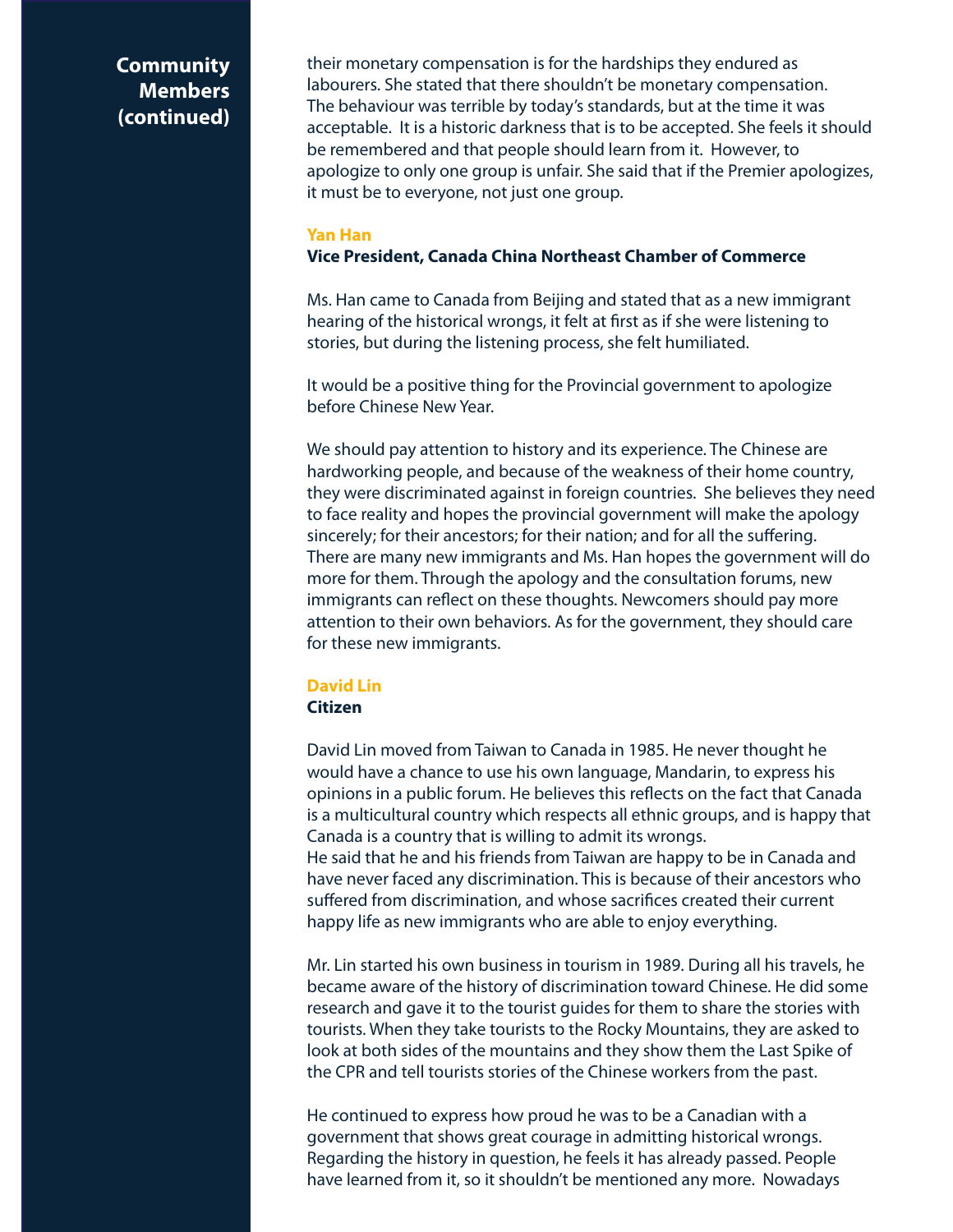in Canada, there isn't any suffering. There are Chinese ministers and many Chinese are in public service. We should tell our children about the history and that's enough.

From the perspective of the tourism industry, Mr. Lin feels the government should build a memorial park, and have it become a sightseeing location. Or perhaps build a jade garden/park by working with the mining private sector and investors from China. Jade could be used to build a theme park reflecting the history of railway construction and to tell tourists about this history.

### **Guihua Li**

### **Canadian Community Services Association Seniors Society**

GuiHua Li shared three points:

- 1. The Federal government has apologized and now the provincial government wants to as well. This is a step towards improved human civilization. It recognizes our ancestors' contributions. We should be happy and proud of it.
- 2. I agree with what David Lin just shared. History is history. We need to remember it, but not to repeat it. I hope we can move forward, using positive energy, which means we should inherit the hard working values of our ancestors and their sacrifices for Canada. All new immigrants should remember how our ancestors survived through their suffering.
- 3. If the word "apology" is used, I don't think it is positive energy. I think the government should award a certificate to the families whose ancestors made great contributions. And we should try our best to collect the ancestors' names and put them into a big album. Also, I suggest that we should have an exhibition room in a museum and put the big album on display. I also suggest schools do field trips to the museum to visit the album.

#### **Pan Miaofei**

#### **Canadian Alliance of Chinese Associations**

Mr. Pan praised the BC government. He stated that mistakes are made in history and corrections must be made. He believes it's good to know the mistakes and learn from them. During WW2, Germany made mistakes, and like them, it's necessary to educate our descendants. Not like Japan, Minister Abe refused to apologize and wanted the Islands.

Today, Mr. Pan sees the BC government as doing this for the Chinese community and he expressed how happy he is to live here. He loves Canada and BC. He thinks the apology should be published in Chinese and English newspapers; put into a textbook; and the government should set up a memorial in a park so people will know about what happened in the past.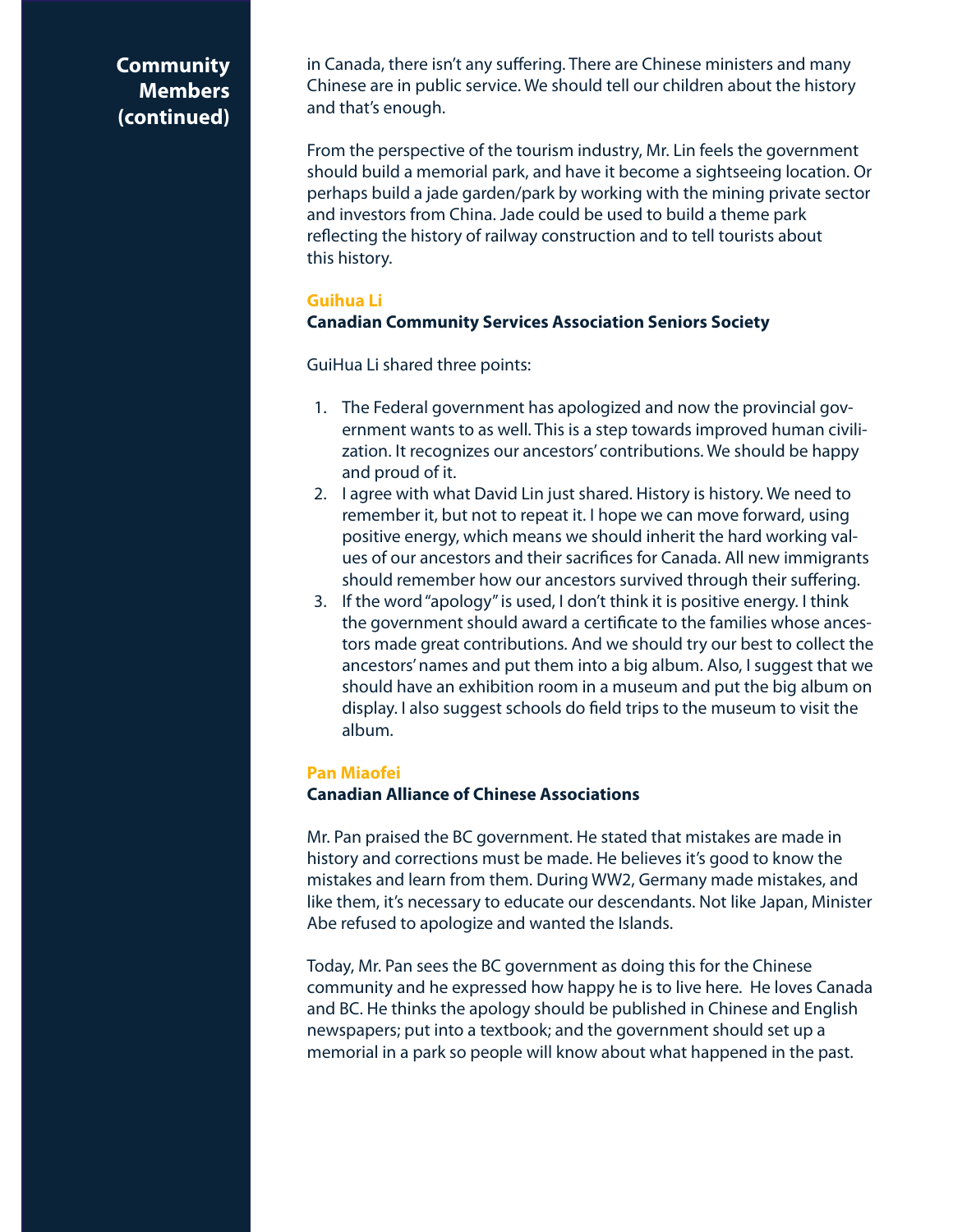#### **Lan Zhang Citizen**

Mr. Zhang expressed how happy he was to be able to speak freely and share his opinions. He came to Canada in 2003, and he thinks BC fits its advertising: it's the best place on earth. He noted that all ethnic groups are equal in Canada; we have multiculturalism and breathe fresh air. In terms of the apology wording, it should have an optimistic attitude. A hundred years ago, the country was growing and it was unavoidable to make mistakes. As long as the apology is publicly stated and in simple clear speech, it is ok.

Mr. Zhang also feels that the apology is too late, as we should apologize right away for things we do wrong. He explained that if he did something wrong to his son, Victor, his son would want him to apologize immediately. A hundred years later is too late. It should be clear where we went wrong and we should know how to prevent the wrongs again no matter what happens in the future.

In terms of delivery, Mr. Zhang feels it should be made by the Minister on behalf of the government. And as for the legacy, Mr. Zhang believes the mistake should not just be acknowledged for the mistake itself, but because it contributes toward the right decision for a good legacy. The past wrongdoings should be put into textbooks and the mistakes should be noted.

# **Tommy Chen Citizen**

Mr. Chen landed in Canada in 2001 and he met a Canadian who asked whether he was from China. The Canadian man then said that there were no human rights in China. He thinks the BC government should apologize for past wrongs. He thinks its common sense that if we do something wrong, we should apologize.

In terms of legacy, there should be a monument or museum and perhaps items from archives should be put into a display. The BC government should provide more service to the Chinese community, such as making many services available in their language.

# **Vincent Guo**

### **Brighid Law Firm**

Mr. Fu stated that the wrongdoings in question were legal in the past. The offending legislation was not completely repealed until 1947. In 1967, all the discriminatory laws were repealed. The apology by the BC government needs to address past wrongs. More importantly, the provincial government should make effort to be more inclusive and equitable -- not just for the Chinese community -- rather than redressing past wrongs.

# **Cecilia Point**

### **Musqueam First Nation and Citizens for Reconciliation Society**

Ms. Point welcomed the forum attendees to Musqueam nation traditional lands. The Musqueam people have always welcomed newcomers. They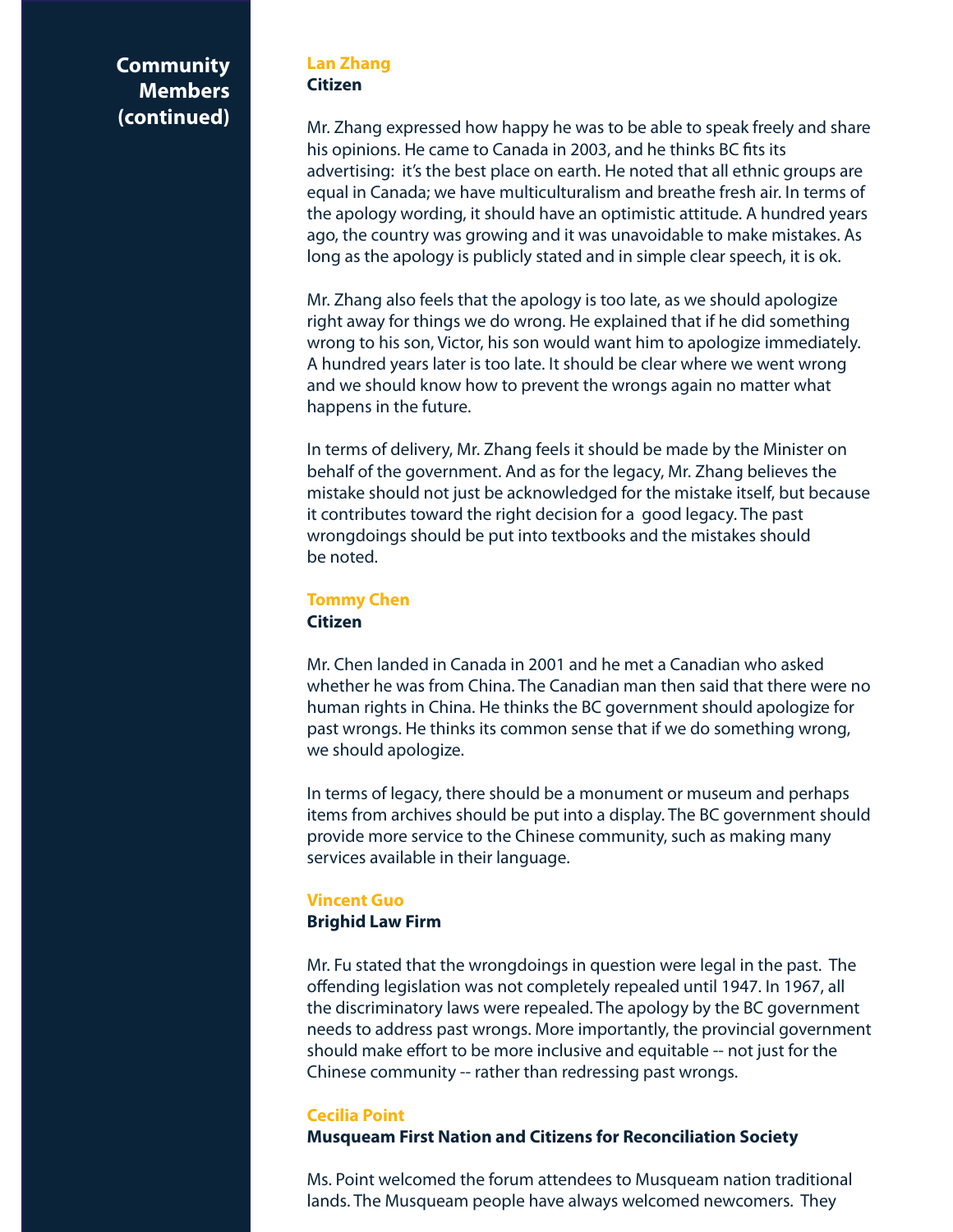have never told people to go home. Captain Vancouver wrote about how the Musqueam people came out to greet him in their boats. They fed him and his men.

Ms. Point expressed how an apology has to be heartfelt. She had no suggestions for what words to use. She doesn't hold the current government accountable. They can't speak for their ancestors. She shared how she didn't know that this country was littered with the bodies of Chinese ancestors.

She was invited to speak at the forum by Bill Chu. He didn't know about First Nations history until he met a First Nations person. Ms. Point believes that we need to learn more about each other. She stated that she was there in solidarity with the Chinese people. She believes this past wrong has to be recorded in the Canadian education system and that everyone needs to learn about it. Like at Remembrance Day ceremonies, her son and his friends only learn about white soldiers, they never see other soldiers who died protecting them.

Ms. Point implored the attendees to let their ancestors rest. There are bodies all over this country, desecrated, and it needs to be fixed.

#### **Jun Yang**

### **White Rock Chinese Association**

Jun Yang said he is from Yunan and has become a Canadian citizen. He feels "double pride" in attending the forum. First, because he is Chinese he is proud to be receiving a formal apology from the government which shows respect to the Chinese community. Secondly, his second pride is as a Canadian citizen to see the government doing the right thing.

He had the following suggestions in response to the three questions:

- 1. There should be a formal apology.
- 2. In terms of how, as the Prime Minister apologized for the Federal government, so should the Premier apologize for BC, and make a formal announcement including the media, newspapers, online, etcetera.
- 3. History needs to be remembered. In order not to make the same mistakes, every child should know about them and they should be entered into textbooks. Plaques should be put in railway stations. From those stations, the contributions of the Chinese railway workers can be seen and understood meaningfully.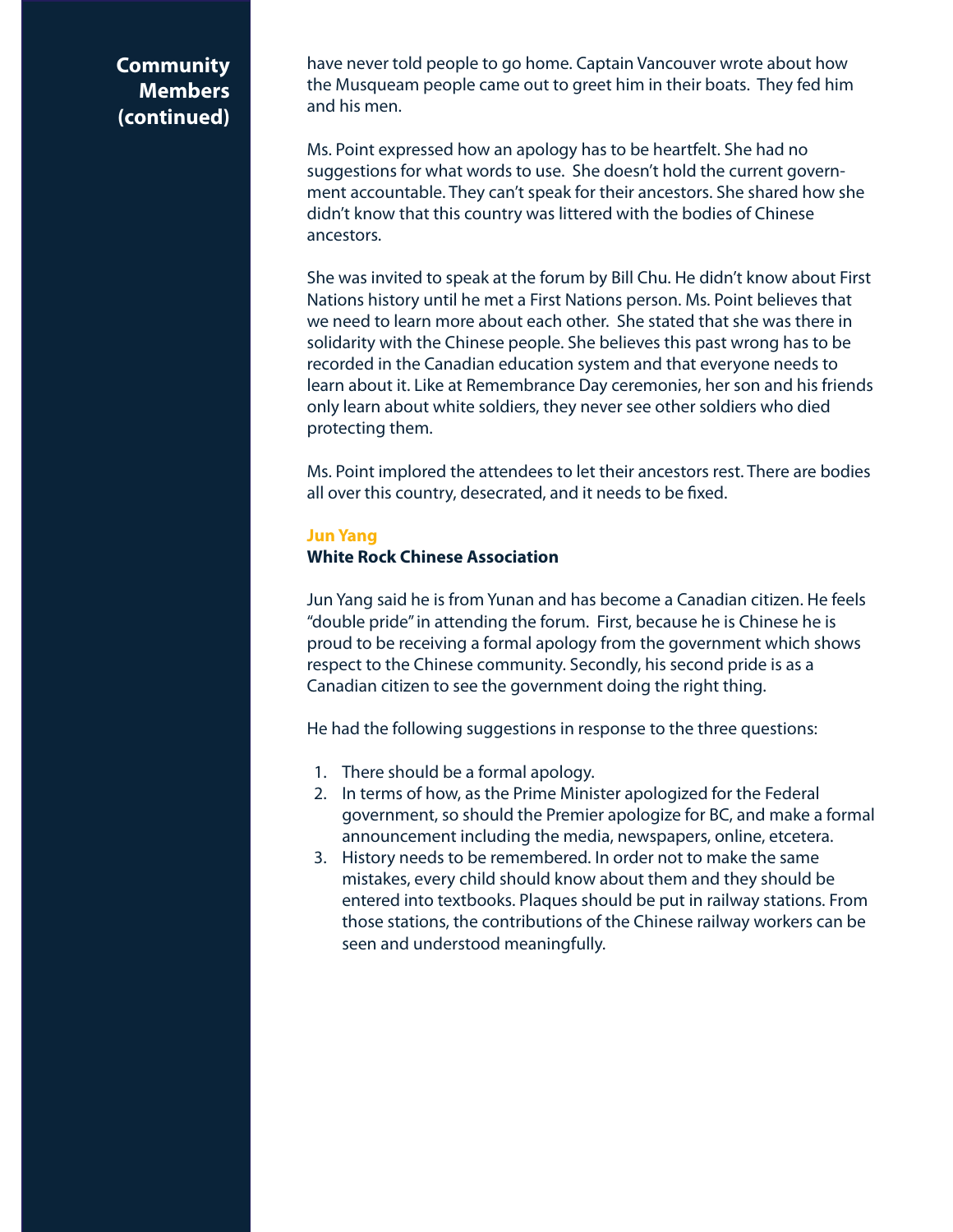### **Qingqing Liu UBC Student**

Ms. Liu stated that she is too young to be connected with the Head tax or Exclusion act. She is speaking as part of her generation on this issue. She said that Canada is a multicultural country. The Head Tax and Exclusion Act are part of a history that can't be ignored and an apology is necessary to address many current problems. She pointed out how local students make fun of new immigrant students' accents and grammatical mistakes.

She believes past experiences guide you to deal with problems that are faced in the future. This apology process gives hope that the government will not let these things happen again. Government reconciliation of wrongs in history shows determination not to repeat that. It is a sign that the mistakes made in the past will not be made again. This will help to create a better home in BC in the future for everyone

Ms. Liu insisted that no matter what form the apology takes, in written forms or monuments, it should be expressed with sincerity, not through politics. The younger generation needs to learn about this valuable lesson as they are the future.

# **Nikki Jiang**

# **Citizen**

Ms. Jiang stated that the community consultations are the result of years of effort by Chinese communities. The unfair treatment of Chinese people is still prevalent today and there is still much work to do. She cited the example of this year's UBC student union election. The only Chinese candidate, Jackson Chen, was unfairly treated due to violating a rule against putting up too many posters on campus. There were only four days of voting, so he was only allotted a quarter of the time for campaigning. Jackson wasn't the only one who had violated the rule and Ms. Jiang doesn't understand why only Jackson was punished. She believes this decision was racially based.

Ms. Jiang expressed her hopes that through effort people can become more equal both on campus and in Canada.

# **Xiaomin Zhang Canada Dream Film Institute**

Ms. Zhang has been in Canada for 10 years and is very happy to be living here. She thinks the Chinese community shouldn't think of themselves as victims. This is for all Canadians, not just Chinese, and together, we should write the history of current times. As for Head Tax compensation, she doesn't feel anyone but the affected families should have a say, and how much they should be entitled to is a decision to be made by them and the government, not the community at large.

She believes the past needs to be faced positively and education is the key.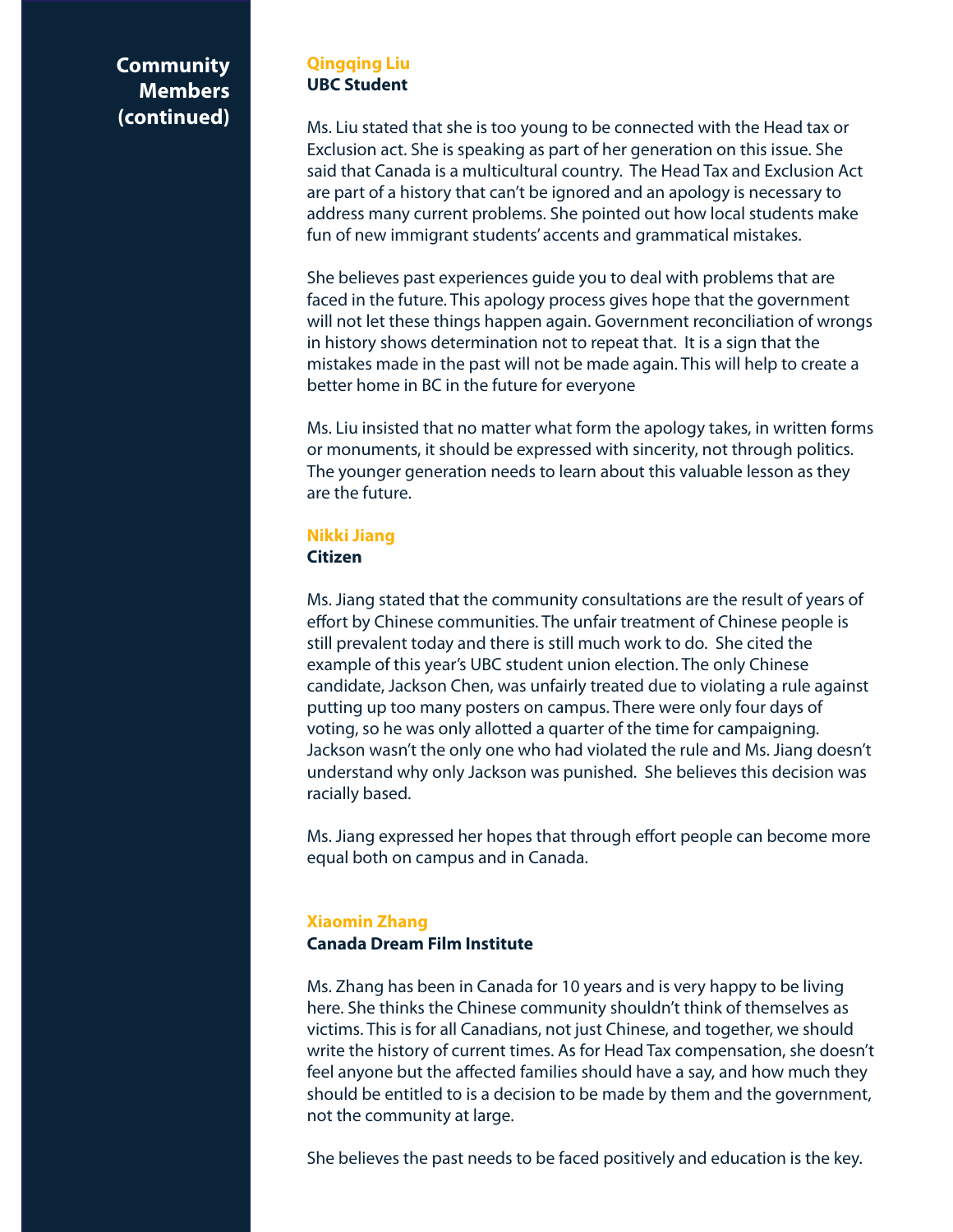History books need to be rewritten from the perspective of multiculturalism, including newcomers and others. This is for all future generations.

#### **Dexiu Zhu**

# **Citizen's Association for the celebration of Canada-China Diplomatic Relations**

Dexiu Zhu hopes that the BC government will make a wise apology to the Chinese, and that it should be recorded into textbooks, or a monument should be built to ensure history will be remembered. Chinese people should pay attention to the history and respect it. Canada is a multicultural society with harmony and people should be proud to be here whether new citizens or permanent residents. New immigrants should work hard and consider this country to be their homeland now.

#### **Mike Harris**

### **Gitxsan First Nation and Citizens for Reconciliation Society**

Mr. Harris gave thanks to the Coast Salish and acknowledged their traditional territory. He had several questions for the forum:

- 1. He has not heard about the government consulting with non-Chinese communities. Who did they consult with about apologizing?
- 2. He has not heard about government education for the non-Chinese public regarding specific reasons why the government is offering such an apology. How come the government waited until Dec 7 to publish information about the forums?
- 3. The First Nations who suffered worse are not aware of these negotiations. Why is the Ministry of Aboriginal Reconciliation not informing them? Why are they only hearing about this through Bill Chu?
- 4. Why wait to tell people, and why is the information on an obscure government website?

Mr. Harris also suggested the government do the following:

- a. Take people on tours.
- b. Speak to high school students.
- c. Be sincere, honest and proper from the beginning of first contact to now.
- d. Give an open invitation to all media.
- e. Prepare an honest, open, meaningful apology.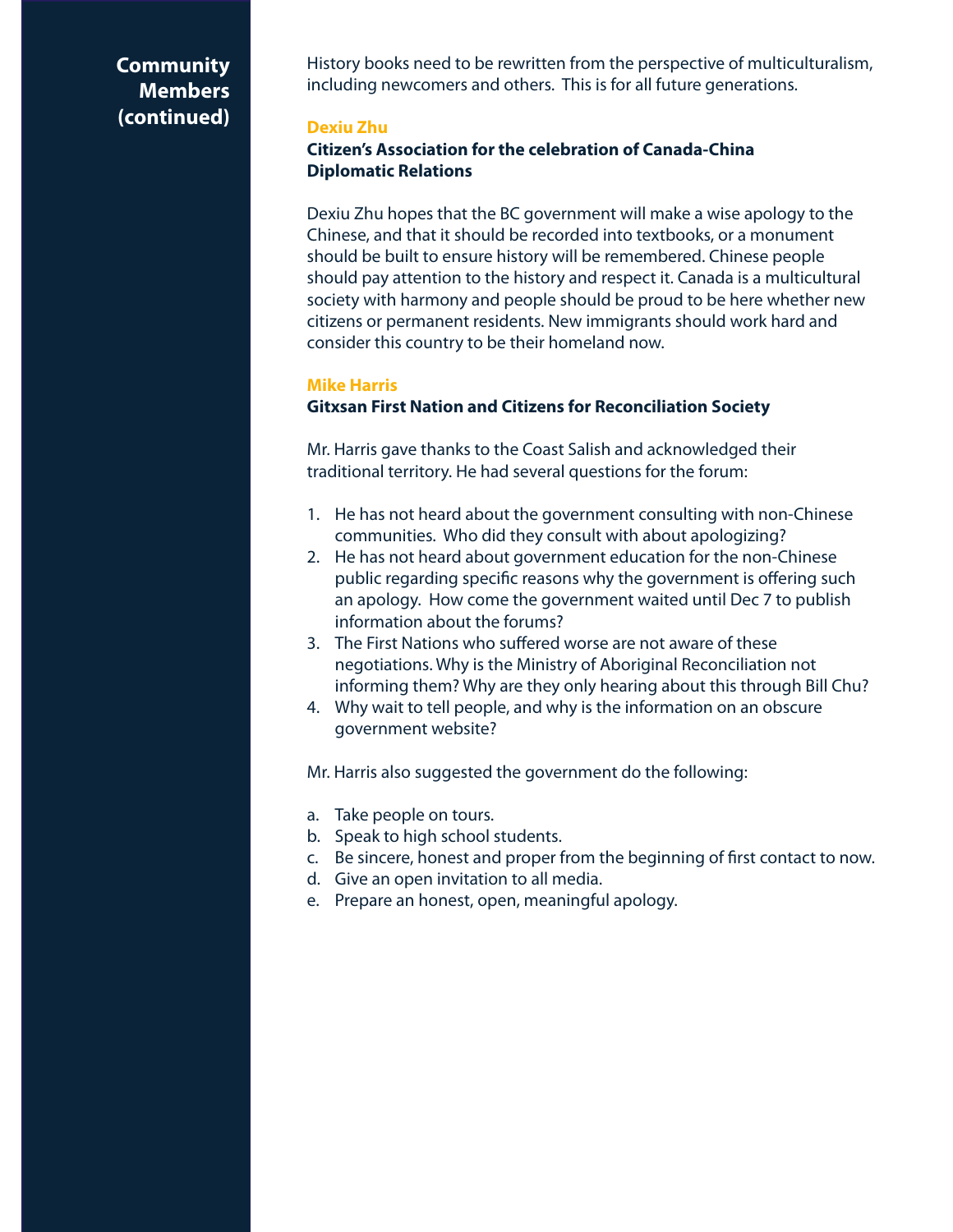#### **Lianzhang Zhang Canadian Community Services Association Senior Society**

Mr. Zhang asked "What is an apology?" then stated that an apology means acknowledging past wrongs. Those wrongs should be made clear to answer the questions: How many people were affected? How much damage had been done to them and how has it impacted their descendants? We should make this clear before an apology is made.

If there are no wrongs, then positive stories should be shared. Chinese have contributed greatly and that should be reflected. If it's wrong, it should make it clear. If it's right, it should guide our descendants. Someone has said to put this history into textbooks, but what shall be included in the textbook? There are negative news reports which said this process was meaningless but Mr. Zhang thinks it is very meaningful.

#### **David Black**

# **Canadians for Reconciliation Society**

Mr. Black acknowledged the Coast Salish people for welcoming us to their territory. He stated that he had had the honour of working with Bill Chu and what he continues to learn is valuable. Mr Chu's organization focuses on seeking reconciliation and several members took a bus tour to learn deep and meaningful knowledge of the shared history of the Chinese and First Nations. We are all interconnected.

Mr. Black feels the government has to understand the breadth of historical wrongs and that everyone has a part to play in this discussion. All must take ownership of a shared past and shared present.

In the past, Mr. Black was a delegate for a labour council where he put much effort into acknowledging the discriminatory head tax and race riots. Acknowledgment is important. Mr. Black welcomes this as a first step in the process. All British Columbians need to learn from this experience and be part of this experience.

#### **Joy Kogawa**

# **Canadians For Reconciliation Society**

Joy Kogawa stated that she is a Canadian of Japanese descent and part of Bill Chu's cheering squad. She acknowledged that reconciliation work is long and complex and lasts several generations and lifetimes. Harm has been done that goes on and on. She feels that if you do not bring forth that which is within you, it can cause further harm. Every form of reconciliation that we can invoke brings health, so she believes this is a wonderful thing to happen.

Ms. Kogawa shared how hard and painful it was in the 1980's when working on reconciliations. She stated that reconciliation is required within communities and within countries. When we are not reconciled, we are stuck. And the place that she is stuck now is at the Raping of Nanking, China.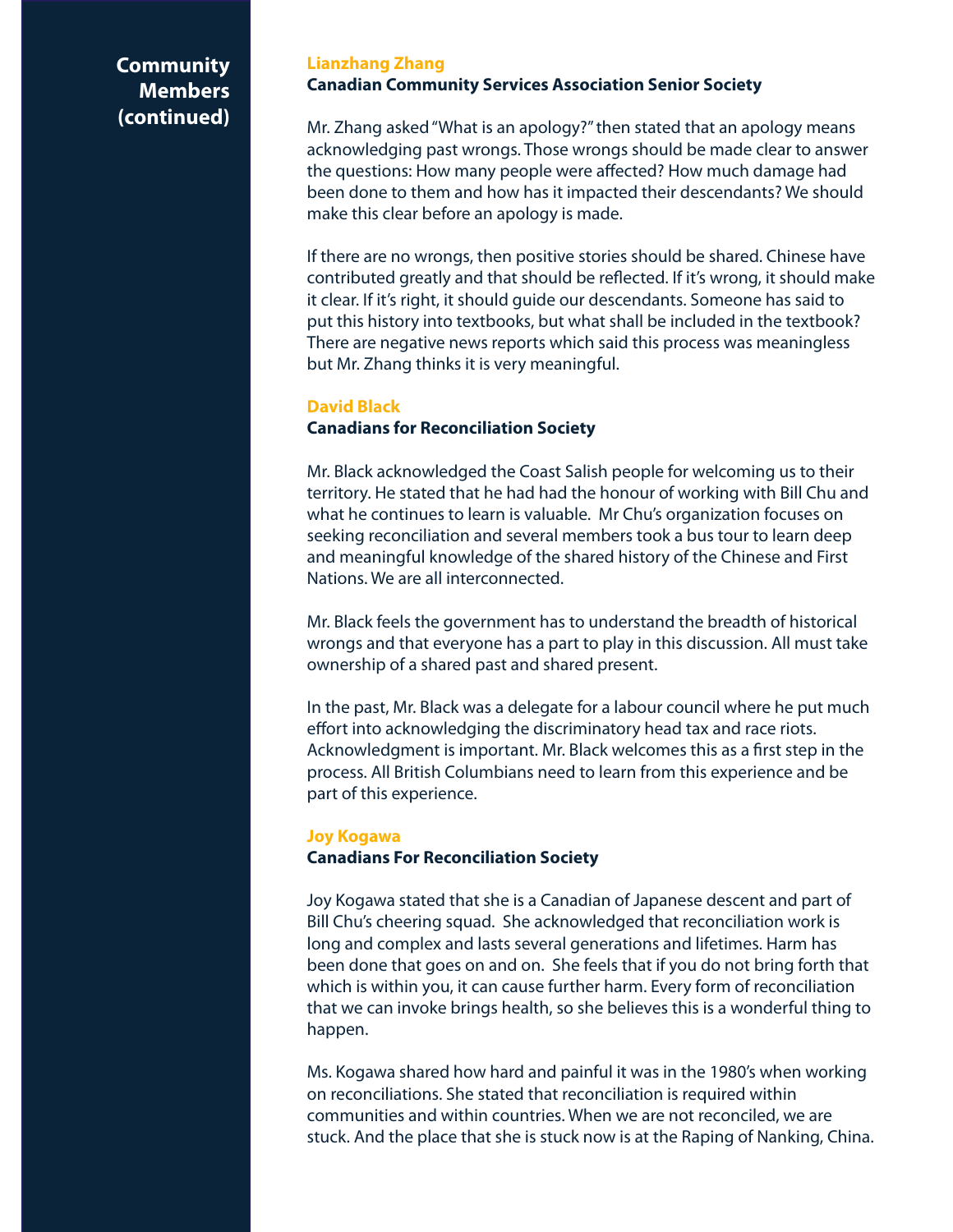She said that she can't move beyond that unspeakable place. She believes the only way it can happen is for a lack of denial on the part of the people of Japan. She prays with all her heart for reconciliation between these countries.

#### **Yaxin Guo**

# **Vice President, Quanzhou Friendship Society**

Mr. Guo's praised the provincial government for their effort in holding these forums.

He stated that history can't be repeated. Chinese people came to Canada thinking about changing their lives and the world, but they found out after they had arrived that they were only allowed entry if they paid \$500. Back then \$500 was worth two houses.

He suggested to the victim families that they should refer to their forefather's tolerance and contributions. Maybe the government can't give them money but their ancestors' stories have been recorded into history today. He is sure without their contributions, Minister Wat and Jenny Kwan wouldn't be able to hold their positions today.

Mr. Guo concluded by saying that we are all Canadians and tolerance will make this country better.

# **Harjap Grewal Council of Canadians**

Mr. Grewal acknowledged Coast Salish traditional territories. He stated that apologies are becoming commonplace from the government these days. One key issue regarding the process of consultation is that it could lead to an imposed apology where many would not be happy with the process or results. He believes an apology led by the families of those who lived through it is a more just apology. This consultation should not be listening to other people's opinions.

He suggested that an apology from someone who stole his phone while his phone was still in their pocket is not an apology. A check box apology is not enough and not appropriate.

He feels there is a need to educate the entire population more broadly and more seriously. This situation is not just in the past. There are workers like this today on temporary foreign worker programs. Workers in Alberta recently have died due to poor conditions as was the case with Chinese railway workers in the past.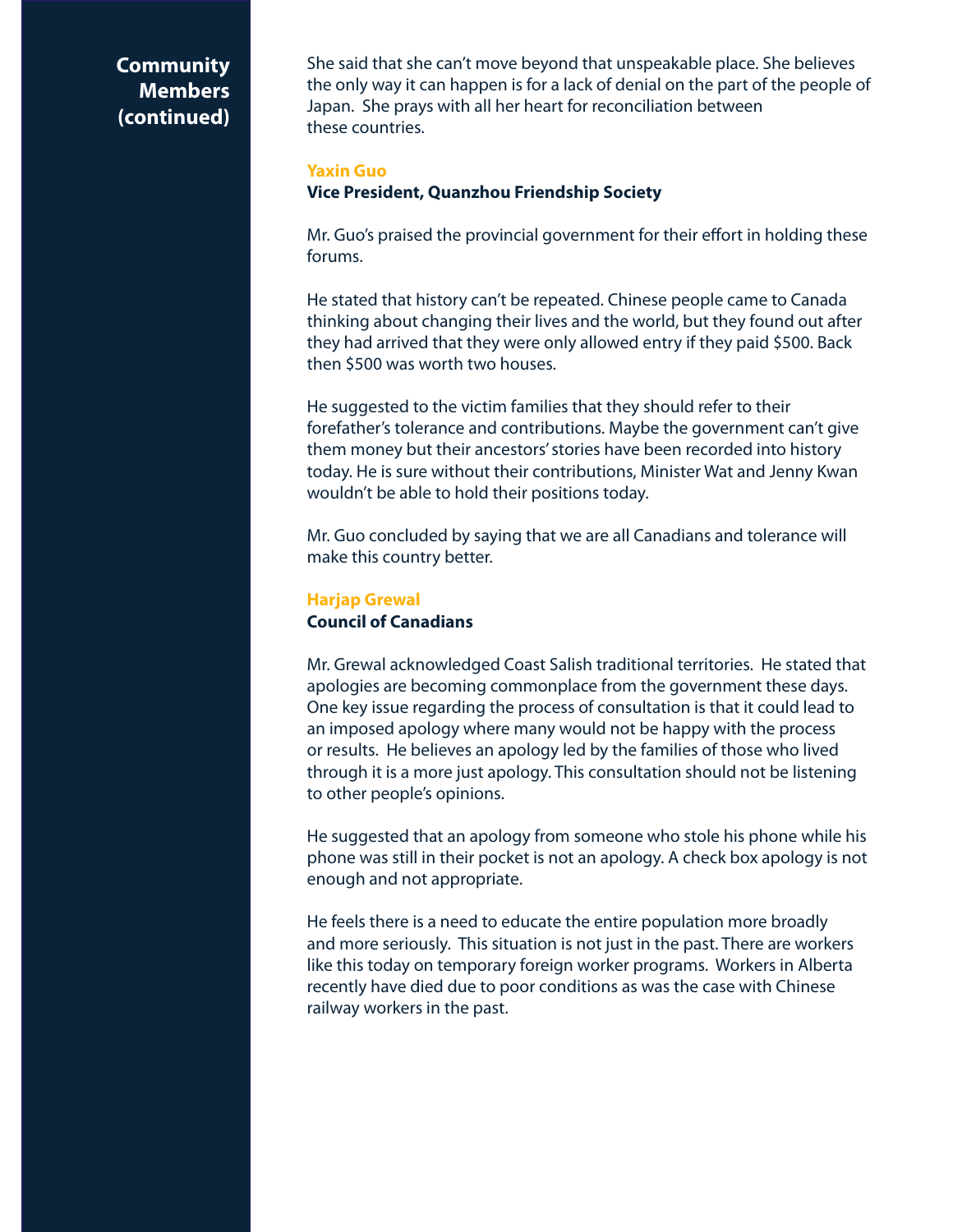### **Ron Mah Head Tax Families Society**

Mr. Mah acknowledged Coast Salish territory.

He stated that his grandfather and father paid the head tax. His father came on the last ship. His mother spent a decade as a single mom, and she spoke openly about their experiences. To him this was not ancient history. He quoted Minister Wat regarding holding "a hundred years of history". For 100 years, Mr. Mah feels there has been attempted genocide that has affected many people. The 1923 exclusion act could have been appealed at any time, but it took another 25 years to abolish.

He knows that many people now are searching their roots and history. Many documentaries and dramas are helping people to understand. Books and novels documenting their quest through twists and turns and one tries to understand why they had to go through this. For some, the education is good and many educational initiatives have already been funded. The funds trickle in. UBC has many courses on the subject and has so for many years. Mr. Mah concluded by asking that the government please make this a just and meaningful apology, with redress.

### **Grace Wong – Schenkeveld Head Tax Families Society**

Ms. Wong - Schenkeveld thanked Minister Wat and stated that we need open discussion to find meaningful resolution.

Ms. Wong-Schenkeveld is a Head Tax descendent. Her family has over 100 years of history in Canada. Her grandfather came in 1919, and she finds it ironic that she is an immigrant too. Her grandfather was separated from his father for over 30 years. She remembers the large number of old Chinese bachelors who sat in front of the Bank of Montreal. Many would congratulate her grandfather because he had his family finally join him in Canada. They knew they would be dying alone in Canada. She reminded Minister Wat that present day consequences affect future generations.

Her family has had no political association and it was not until 2006 when she became an activist for families of the Head Tax because she was so upset with how Harper had deceived head tax families for his own political gains. For the past 7 years, she has consulted with families and sought an apology. Ms. Wong-Schenkeveld stated, "One certificate, one claim."

Ms. Wong - Schenkeveld asked Minister Wat and the BC government to take a bold step; to give the head tax families the justice they are seeking and the restitution which they deserve. It is not about popularity, it is about doing the right thing.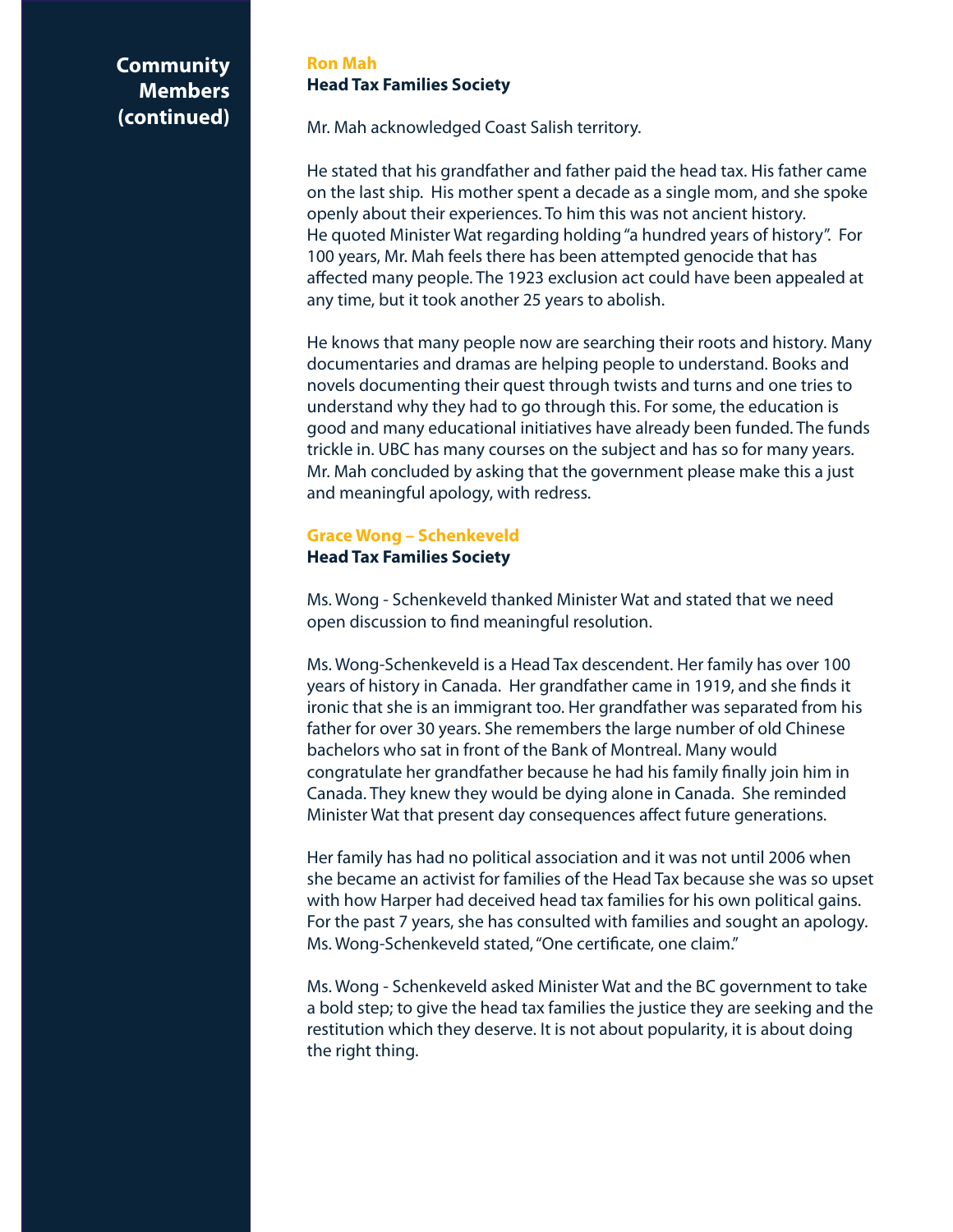#### **Zhou Nan Shuo Citizen**

Ms. Shuo expressed gratitude for the current government wanting to apologize for what the past government and legislature had done wrong. Ms. Shuo also thanked the government, all the helpers for the event, and the NDP who publicly said they support an apology. Not all governments would apologize for wrongs done by others. The wrongs were made by past governments and legislatures, and were not done by any modern individual.

Ms Shuo stated that the apology comes from a few generations' efforts and those who fought for justice should be recognized and applauded. Ms. Shuo hoped that the apology is not just a written sentence but also a process to educate people to fight for justice. It should be put into textbooks. In terms of delivery, the Premier should do this for the BC Government because Prime Minister Harper did the apology for the federal government.

#### **Charles Long-Cho Mow**

#### **Canadian Chinese Historical Society**

Mr. Mow stated that he would be approaching the questions from a completely different angle from what anybody else has been. He wanted to explain how he went from opposing the redress to agreeing with it.

Twenty years ago, he was talking about Head Tax redress with some friends. They saw that redress was provided for the Japanese and people were getting compensation for leaky condos. Their view was that the Japanese deserved to be compensated because their housing, boats, and personal belongings were taken away. A lot of those who took the Japanese possessions were the First Nations people. The Ukrainians and Head Tax families weren't supportive of this. It was a long time ago and it was a personal choice to come to Canada for the head tax payers and the tax was legal, so it did not seem to be like the Japanese example where the Japanese Canadians did not consent and had no choice.

Mr. Mow didn't want to question it too much at the time. He didn't want to sound like he disagreed to all the things that were legal, even if unfair. He and his friends agreed that it was a sizeable amount of money that went into general revenue.

### **Wayne Lo**

#### **Executive Director, Christian Social Concern Fellowship**

Mr. Lo considers it righteous and helpful to set the record straight for future generations not to repeat similar acts. He believes the formal apology should be statements consistent with forgiveness and inclusiveness for all residents of BC. Such statements will be useful in bringing about peace and human virtue that has been fading away. While contemplating the social situation in BC, and metro Vancouver in particular, many social conflicts could have been avoided if opposing parties could have embraced forgiveness. True humanity is about embracing forgiveness as a noble act for a good society.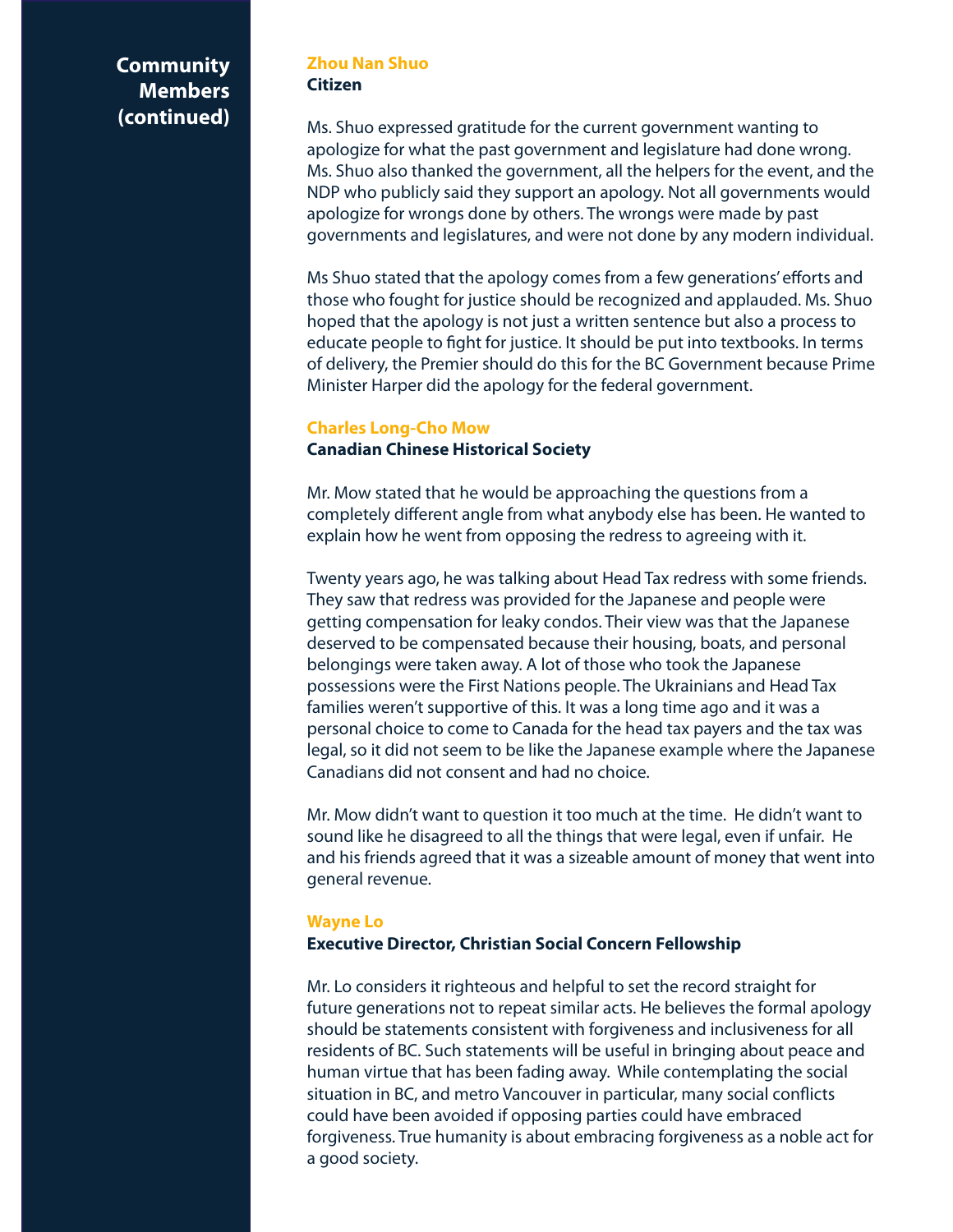Mr. Lo thinks the government should post information regarding past discrimination on their website so that all British Columbians can know about it. As well, textbooks should cover the facts in detail, not just briefly. Part of BC history should be taught in the context of racial discrimination. He also feels that a scholar should be employed to update, report and provide a detailed experience. In conclusion, Mr. Lo hopes this will bring about social harmony for the land of Canada.

#### **Jim Jiang Citizen**

Mr. Jiang stated that the last thing Canadian people want is to be pushed around. He is grateful for any that agreed with him. Mr. Jiang said that in terms of whether we should make the apology, it is being discussed and great effort has been made. He hopes for racial harmony. Mr. Jiang then shared an experience of his when he met 3 ladies in a park and they told him how they didn't like Chinese people. They didn't like that all the signs were in Chinese and that people celebrated Mao Zedong who was a dictator like Hitler.

#### **Lily Lee Head Tax Families Society**

Ms. Lee acknowledged the Coast Salish First Nation traditional lands and Minister Wat.

Ms. Lee is a proud 4th generation born and raised in Vancouver, but her grandfathers were head tax payers. In 1894, one grandfather left China at 22 years old. He died in Vancouver in 1922. In 1913, the other grandfather left behind a wife and a daughter. He worked in the lettuce fields of Cloverdale and lived in a bachelor area of Vancouver. He had worked all 53 years of his life in BC and only visited China three times to visit his family. Ms. Lee's mother was finally reunited with her father in 1964 and they were strangers at this time because of the law. He did not make this choice willingly.

Ms. Lee applauded the efforts of the Head Tax Society, and stated that it is the only organization which has the courage to ask for financial compensation in order for the apology to mean something. She states that her family did suffer and a symbolic and meaningful return of the millions of dollars would allow them to move forward. This is part of an inclusive, just and honourable redress. She concluded by asking that the head tax families be allowed to decide the legacy, and understood that although it was not the popular choice, it was the right one.

### **Ziaming Zhu Citizen**

Mr. Zhu stated that he had been waiting for this moment for a long time. He shared a saying in Chinese: "If we drink this water, we must think of the origin of the water".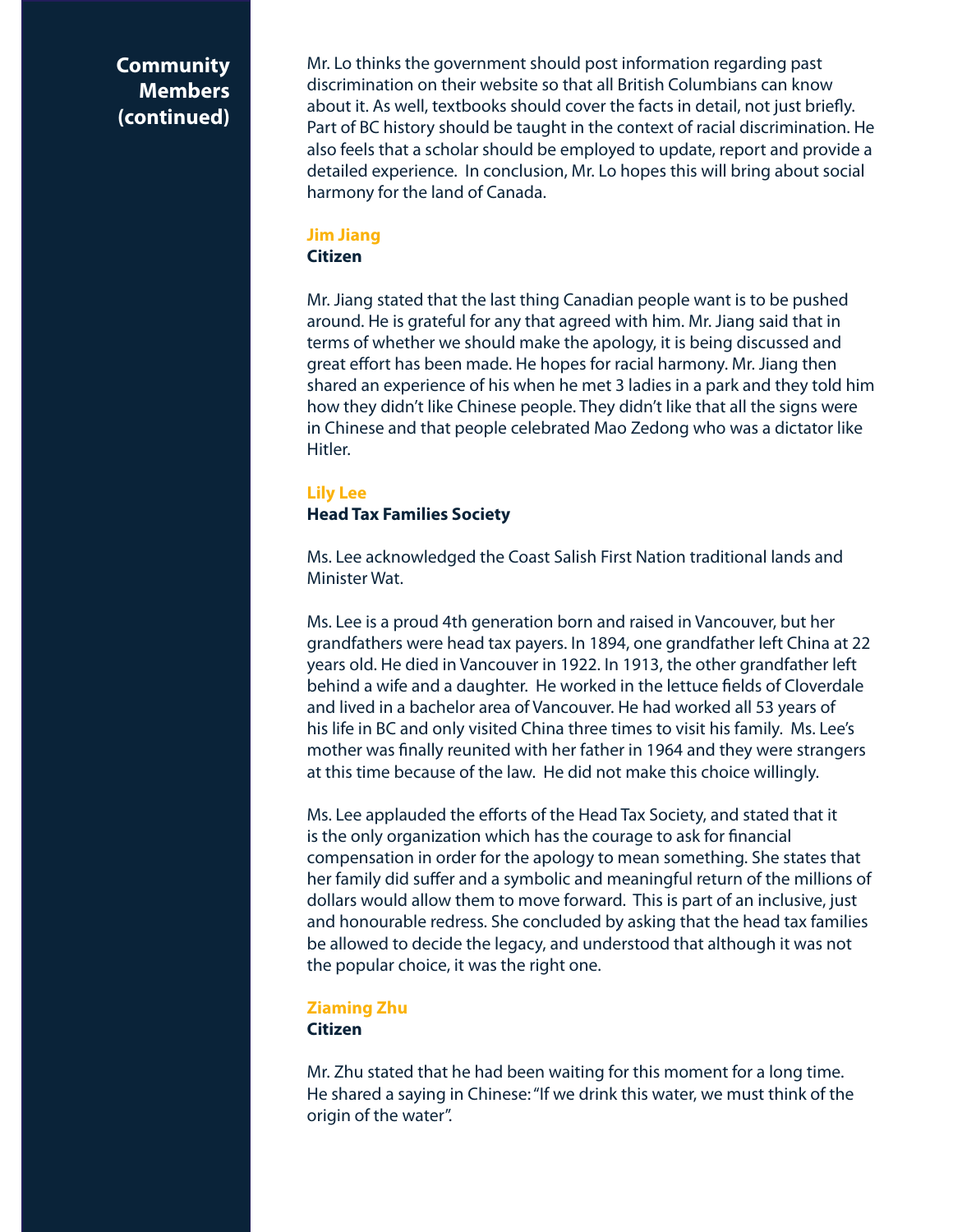Mr. Zhu stated that he was speaking today as a Canadian, not just Chinese. Mr. Zhu explained that after the Cultural Revolution in China people suffered for many years, and that the railway workers worked really hard to build the railway.

Mr. Zhu said that Canada always encourages multiculturalism and he feels that all ethnic groups should pay attention to this event. The wrongs in the past were a shame to this country and only if it is acknowledged can forgiveness from ancestors be received. The government should have a just attitude to recognize ancestors.

#### **Judy Dou Citizen**

The Speaker is a farm owner who has been in Canada for 10 years. She stated that there is a CPR railway next to her farm which is used to ship products around the world. She learned that the railway was built with her family's contribution, though there was no Chinese person present for the last spike ceremony. She acknowledged that now the BC government and Federal government want to make an apology and she welcomes it. She believes more people should learn more about the apology because they don't know about it. Her next-door neighbours are Caucasian and they don't know anything about it.

The apology should be sincere, and there should be a museum or monument erected so people know about this part of history. She hopes the BC government makes more opportunities for employment, business or small businesses to get people started on their new lives here.

# **Zhiyong Zhang Citizen**

Ms. Zhang stated that the Head Tax issue is not just an issue about families. From 1923 to 1947 there was also the Chinese Exclusion Act. She asked why the Chinese had to pay the Head Tax, and responded by stating it was because the Chinese were poor, and as a nation, they were weak in the past. She then asked why we have opportunities today, and responded by stating it was because social status for Chinese has improved. She believes that equality requires us to fight for it.

Ms. Zhang stated that an apology is a must, and it must be sincere. If the apology is forced by someone, it's done without any meaning. She thinks that it is better to find out reasons and find someone to be responsible.

The Head Tax is a dark shadow in Chinese Canadian history. Canada is a multicultural society now and equality needs to be fought for.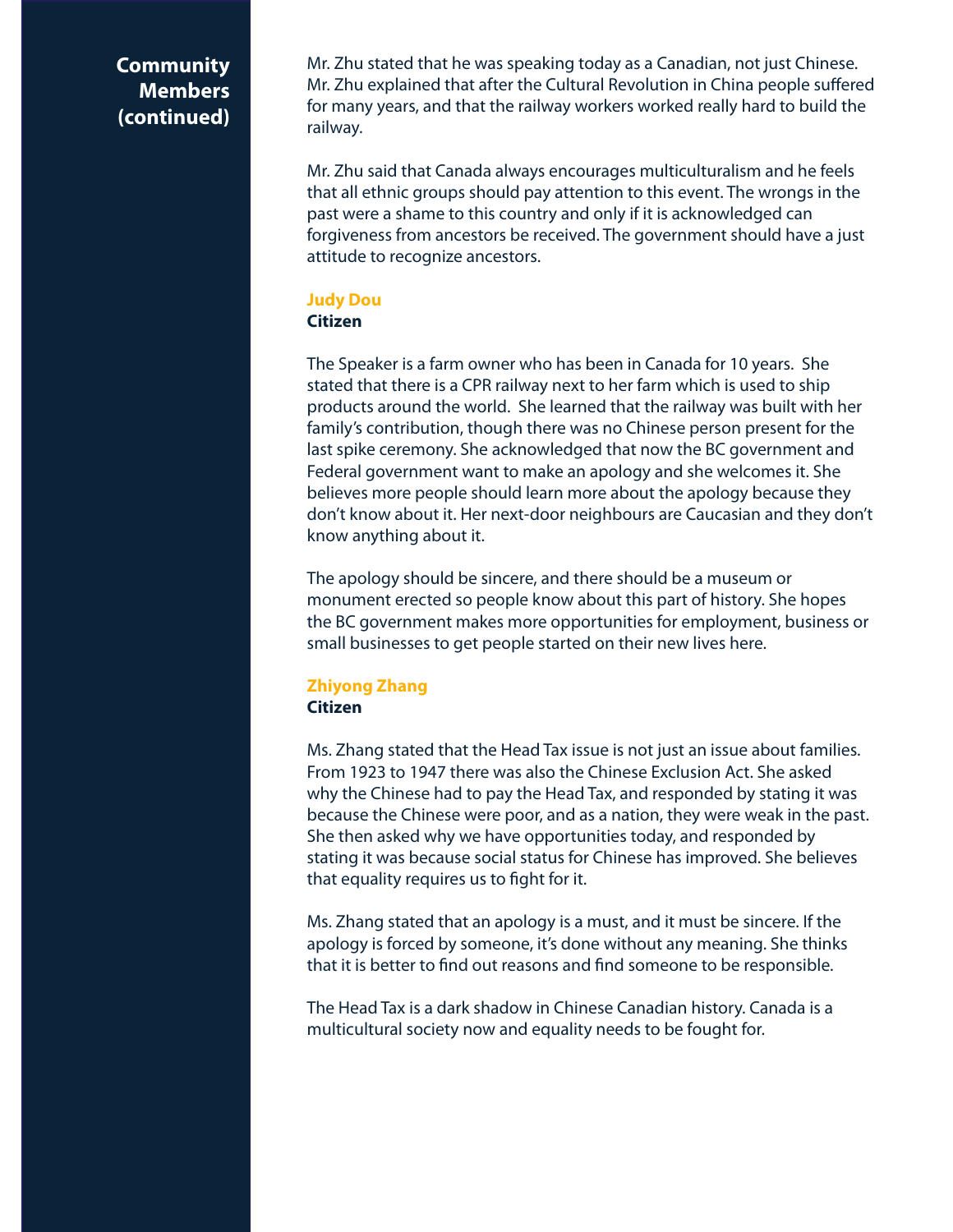#### **Junxing Ren UBC Chinese Students and Scholars Association**

Mr. Ren is a student at UBC and commented on discrimination that exists at that institution, such as noise complaints that are targeted at Chinese students. He asked why people have such negative thoughts about Chinese students. He shared another example from UBC of the Student Union Chairman election. In order to be selected, the person needs about 4000- 5000 votes. Usually the Western people don't think Chinese students will participate. He believes this kind of thinking is cold discrimination.

In terms of the apology, he doesn't support it, nor is he against it. He feels that we should first have respect for each other and accumulate experience of each other. He stated that even amongst Chinese people, they are not that united on any position. There are many social groups and organizations. He wonders why a distinction needs to be made, especially if it's all for friendship.

Mr. Ren is grateful for the opportunity to be able to say whatever he wants. He thinks we should live by the saying "be content with what you have" and don't fuss about the past.

#### **Joan Elangovan**

#### **Vancouver Economic Commission**

Ms. Elangovan commented that some people may know her for her work with the Vancouver economic commission. However, today she is speaking as a resident of Richmond and a private citizen. She thanked Minister Wat for leading this important initiative which is not only about the past but also about the future; and not only important locally but also has global impact. As a newer immigrant of 25 years, she and others are forever indebted to those who came before them for their sacrifice; their hard work and perseverance; and never-ending hope that has made today possible.

Ms. Elangovan offered the following suggestions regarding the apology:

- 1. The province could commission a documentary film of systemic discrimination and the impact it had on the Chinese people. This would share stories of sacrifice and determination in the face of hardship. It should include the success stories of today and the government's efforts to right wrongs
- 2. The province could proclaim a day to commemorate Chinese British Columbian's history.

Together we can learn from and move forward together as a more tolerant and inclusive society where we value and recognize that we can harness creativity from the diversity of talent we have together in this land that we all call home.